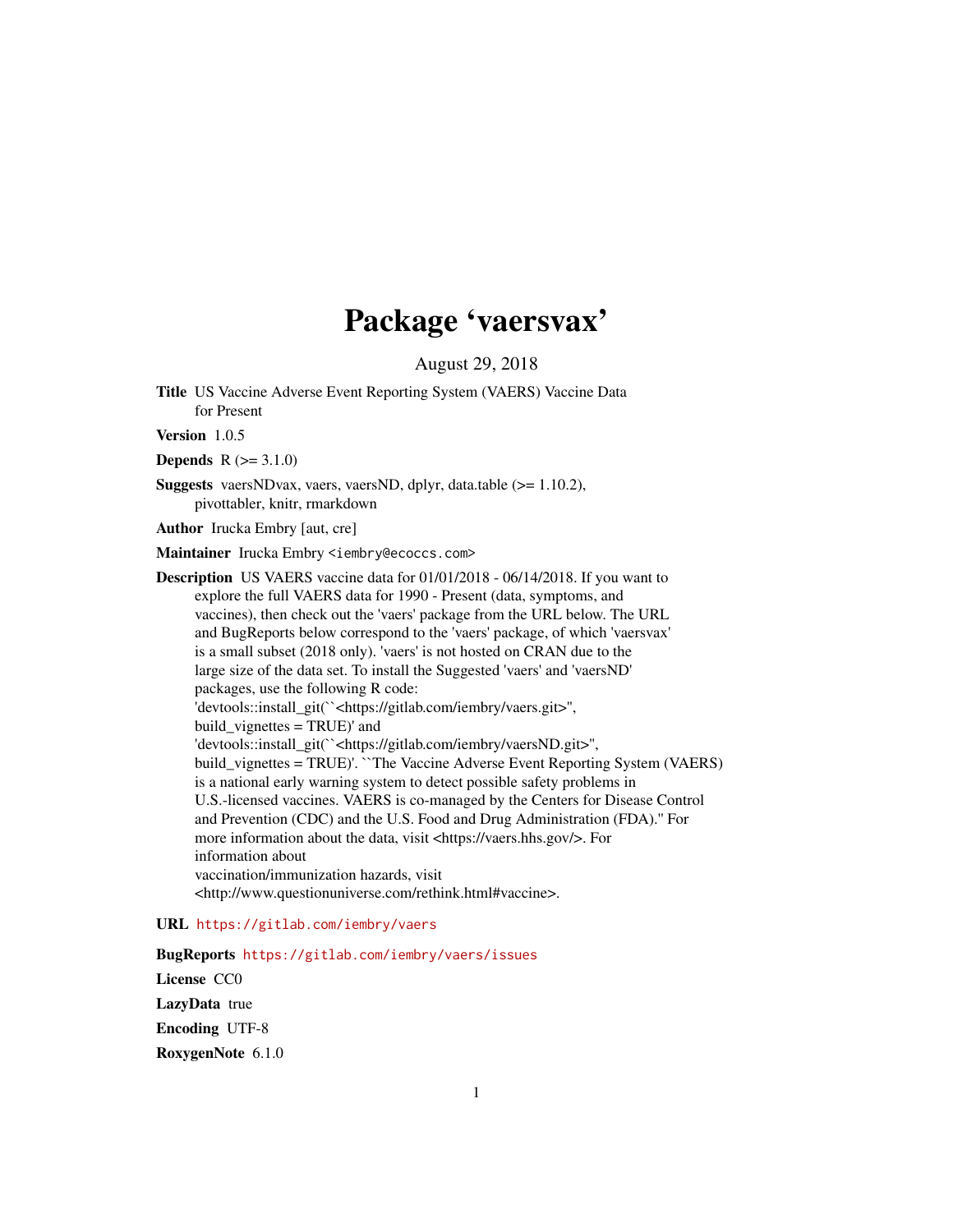<span id="page-1-0"></span>NeedsCompilation no Repository CRAN Date/Publication 2018-08-29 08:00:03 UTC

# R topics documented:

|--|--|--|--|

**Index** [4](#page-3-0)

vaersvax *US Vaccine Adverse Event Reporting System (VAERS) vaccine data for Present*

#### Description

A table containing the "remaining vaccine information (e.g., vaccine name, manufacturer, lot number, route, site, and number of previous doses administered), for each of the vaccines listed in Box 13 of the VAERS form. There is a matching record in this file with the VAERSDATA file identified by VAERS\_ID."

vaersvax provides the US Vaccine Adverse Event Reporting System (VAERS) vaccine data for the Present. "The Vaccine Adverse Event Reporting System (VAERS) is a national early warning system to detect possible safety problems in U.S.-licensed vaccines. VAERS is co-managed by the Centers for Disease Control and Prevention (CDC) and the U.S. Food and Drug Administration (FDA)." For more information about the data, visit <https://vaers.hhs.gov/>. For information about vaccination/immunization hazards, visit <http://www.questionuniverse.com/rethink.html#vaccine>.

#### Usage

vaersvax

#### Format

A data.table data frame with 19,016 rows and 8 variables:

VAERS\_ID VAERS Identification Number

VAX\_TYPE Administered Vaccine Type

VAX\_MANU Vaccine Manufacturer

VAX\_LOT Manufacturer's Vaccine Lot

VAX\_DOSE Number of previous doses administered

VAX\_ROUTE Vaccination Route

VAX\_SITE Vaccination Site

VAX\_NAME Vaccination Name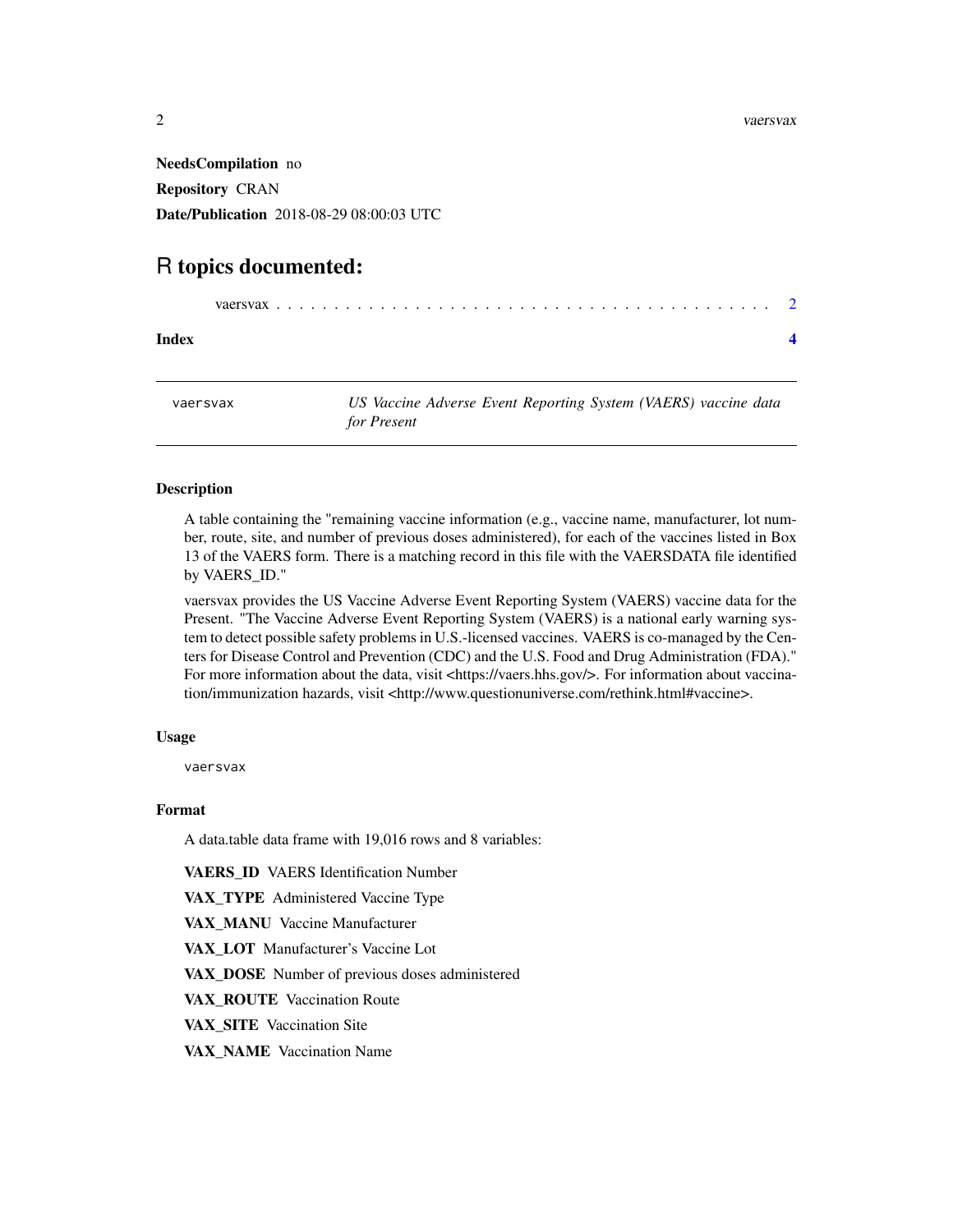#### vaersvax 3

## Source

VAERS <https://vaers.hhs.gov/>

#### References

US Centers for Disease Control and Prevention (CDC) and the US Food and Drug Administration (FDA) Vaccine Adverse Event Reporting System (VAERS) <https://vaers.hhs.gov/> and [https:](https://vaers.hhs.gov/docs/VAERSDataUseGuide_October2017.pdf) [//vaers.hhs.gov/docs/VAERSDataUseGuide\\_October2017.pdf](https://vaers.hhs.gov/docs/VAERSDataUseGuide_October2017.pdf).

#### Examples

library("data.table") vaersvax